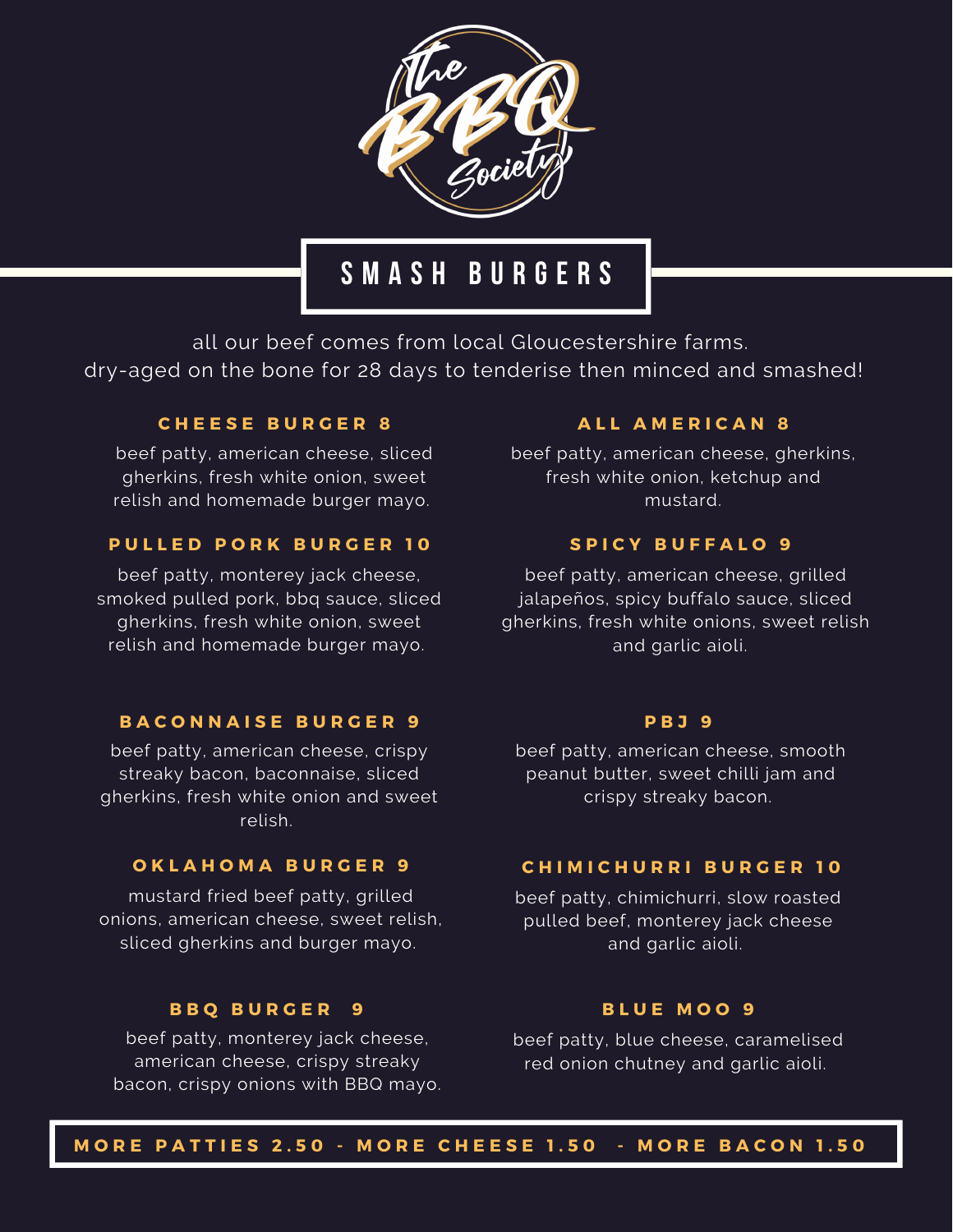# **S I D E S**

mozzarella sticks 5 house coleslaw 4 asian slaw 4 gravy 4 whole onion rings 5 loaded corn on cob 5.50 Pitmaster chilli pot 5.50 macaroni cheese 5.50 fried jalapenos 4.50 sugar cinnamon churros 5  $\zeta$  $\mathcal{E}_{\mathcal{O}_{O}}$ 

 $\infty$ 

sides

### **F R I E S**

individual / sharer salted  $3 / 6$ cajun 3 / 6 bacon dust 4 / 7 dragon salt  $4 / 7$ togarashi shichimi 5 / 8 poutine fries 5 / 8 chilli cheese 6 / 9 pulled pork 6 / 9 crispy chilli beef fries 6.50 / 9.50 pulled beef & chimichurri 6 / 9

# **H O T D O G S**

### SMOKED JUMBO GLOUCESTER OLD SPOT SAUSAGES SERVED IN A FRESH BREAD ROLL FROM HOBBS HOUSE BAKERY.

american dog - ketchup, mustard and crispy onions 7 bbq dog - bbq sauce and fried crispy onions 8 bbq pork dog - pulled pork, bbq sauce and pickled red cabbage 9 chilli dog - chilli, mustard, jalapenos and fresh diced white onion 9 asian dog - sriracha mayonnaise, spring onion and asian slaw 9

# **T H E S M O K E R**

### WE LOCALLY SOURCED ALL OUR MEATS AND SMOKE THEM USING OUR SIGNATURE WOOD BLEND IMPORTED FROM **A M E R I C A .**

### **smoked meat box 15**

smoked meat, crispy fries, coleslaw, gherkins, fresh onion, pickled red cabbage and sauce of your choice.

### **pulled pork rolls 9**

pulled pork piled high in our fresh rolls, gherkins, coleslaw and sauce of your choice.

### **A D D 5 S M O K E D W I N G S F O R 6 . 5 0 !**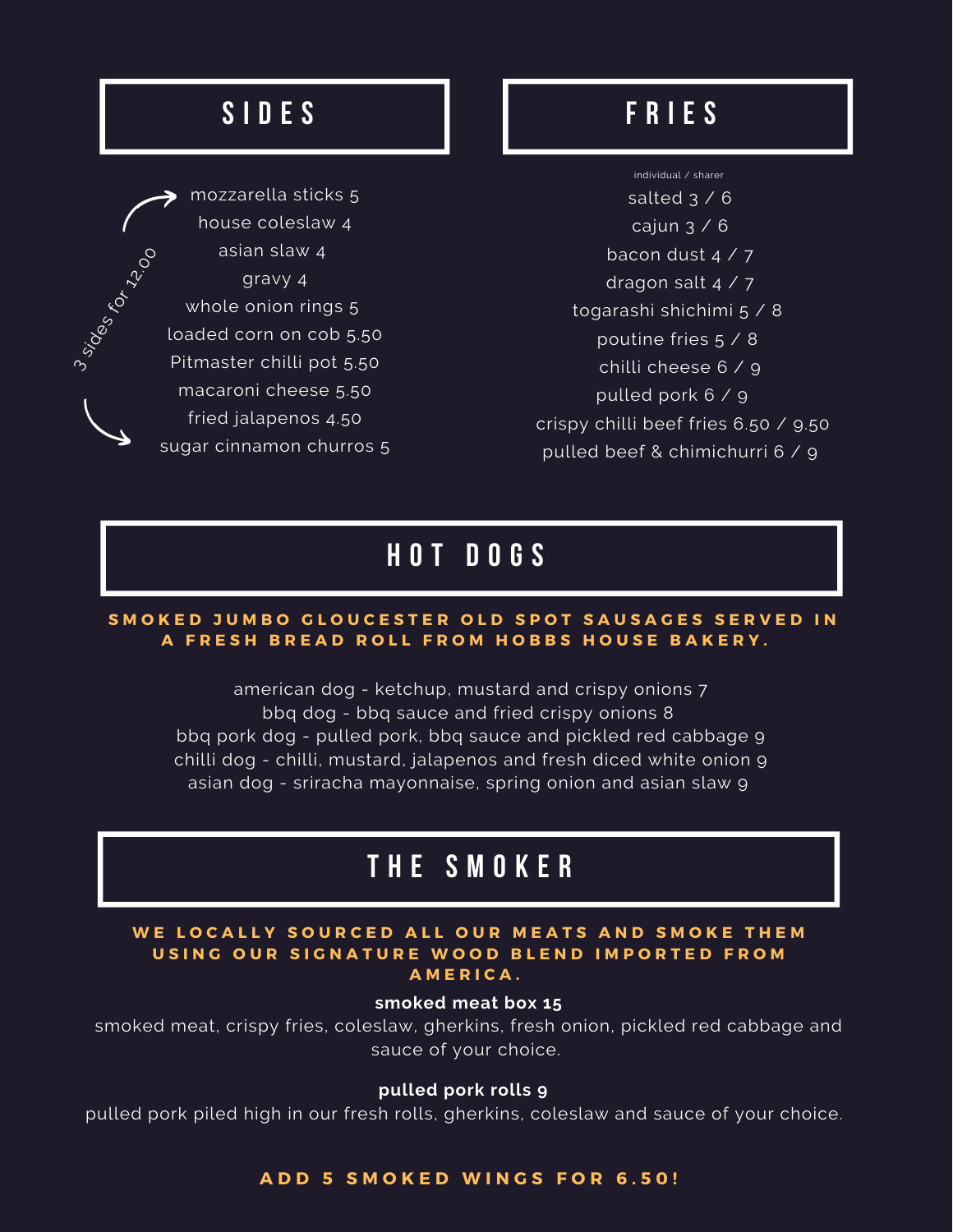# **C H I C K E N W I N G S**

### SMOKED USING OUR SPECIAL HICKORY AND FRUITWOOD BLEND, OUR CHICKEN WINGS ARE INCREDIBLEY SMOKEY AND **R I C H I N F L A V O U R .**

### **F I V E W I N G S - 6 . 5 0**

bbq wings - bbq sauce, seseme seeds and pickled red cabbage. buffalo - spicy buffalo sauce and ranch sauce or blue cheese. togarashi shichimi - spicy seasoning, sriracha mayo, seseme and spring onion.

### **C H I C K E N T H I G H B U R G E R**

### SEASONED CHICKEN THIGHS AND SMOKED USING OUR SPECIAL  $H$  **ICKORY AND FRUITWOOD BLEND.**

### **P E A N U T C H I C K E N 9**

hot peanut butter smothered over chicken thighs, with peanut butter brittle, sriracha, mayonnaise and spicy asian slaw.

#### **S O C I E T Y B B Q 9**

our original bbq sauce smothered over chicken thighs with monterey jack cheese, gherkins and slaw.

### **M A P L E B A C O N 9**

pure canadian maple syrup poured over bacon and chicken thighs with baconnaise sauce. served with an extra side of maple syrup!

# **L O A D E D P O T A T O E S**

bbq pulled pork, cheddar and mozzarella cheese and pickled red cabbage 7 chilli con carne, cheddar and mozzarella cheese, mustard, jalapenos and onions 7 cheese and slaw 7

### **F E E L I N G T H I R S T Y ?**

Pepsi, Pepsi Max and Orange Tango 1.5L

3.00

Pepsi, Pepsi Max, Orange Tango, Dr Pepper, Cream Soda and Still Water 330ml